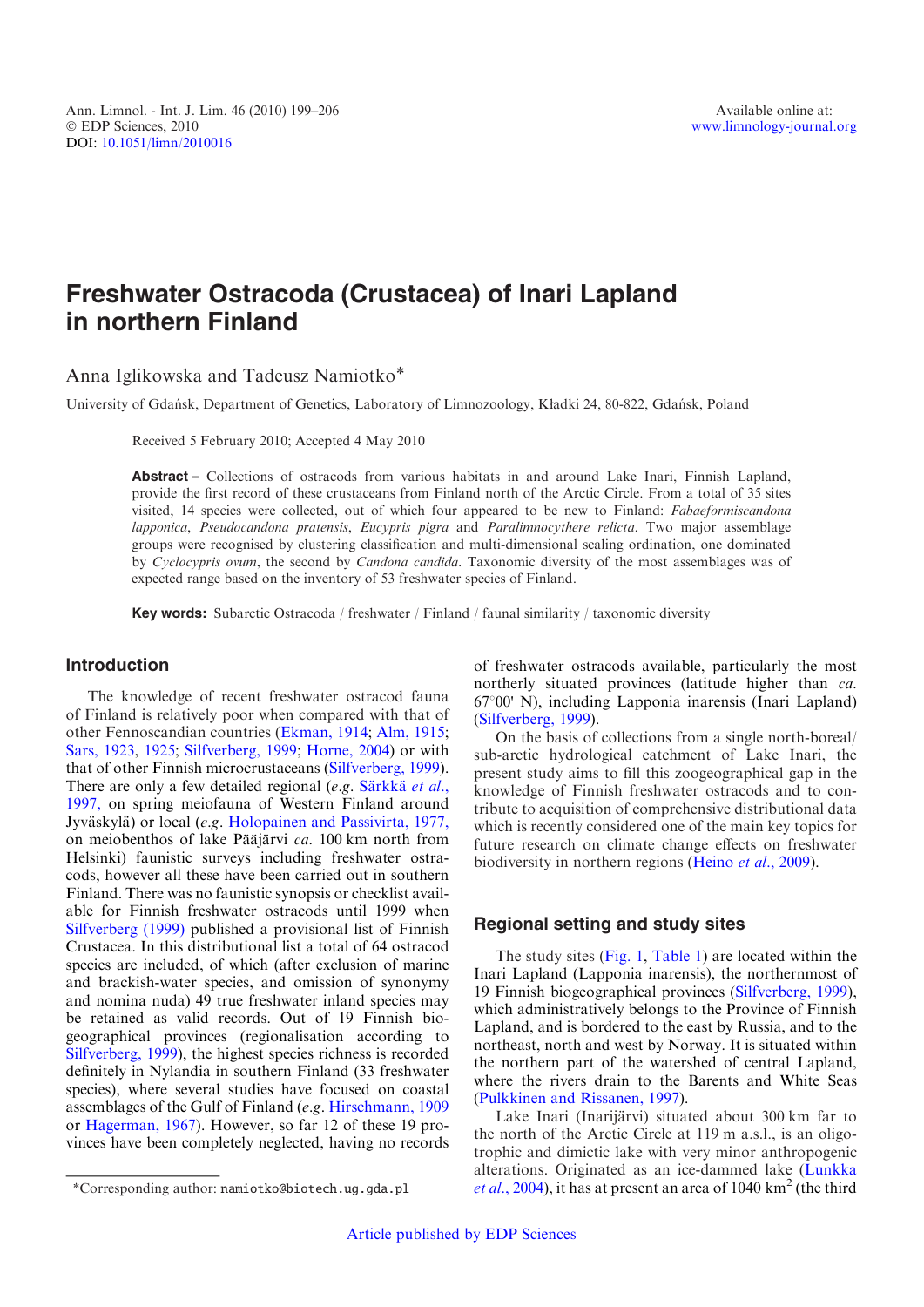<span id="page-1-0"></span>

Figure 1. Location map of lake Inari area and the sampling sites.

largest lake in Finland: Stebel et al.[, 2007\)](#page-7-0), a maximum depth of 95 m and a mean depth of 15 m (Hyvärinen and [Kajander, 2005](#page-7-0)). The water is transparent to the depth of 4 to 10 m and exhibits low contents of nutrients  $(150 \mu g)$ total N.dm<sup>-3</sup>, 4 µg total P.dm<sup>-3</sup>), neutral pH of 7.2 and low total phytoplankton biomass  $(0.15 \text{ mg.dim}^{-3})$  and chlorophyll a content  $(1.3 \mu g.dm^{-3})$  (Lepisto et al., 2004).

The climate in the area is continental, influenced by the Gulf Stream, with cool winters and relatively warm summers. The mean long-term (1971–2000) annual temperature is  $-1$  °C to 0 °C, while the mean January and July temperatures are between  $-14\degree C$  and  $-12\degree C$  and between  $12^{\circ}$ C and  $16^{\circ}$ C, respectively. Precipitation is relatively low, with a long-term annual average of 350– 450 mm, and with the highest values (60 mm per month) in July and August. A permanent snow cover usually occurs from mid-November to late May [\(Stebel](#page-7-0) et al., 2007).

Botanically, the area belongs to the north boreal and low-alpine regions (Stebel *et al.*[, 2007](#page-7-0)), bordering the subarctic vegetation zone and laying just near the northern limits of both, the continuous pine forest and the northern Aapa mire complex (Luoto and Seppälä, 2000; [Paiunen,](#page-7-0) [2005](#page-7-0)). The waterlogged areas (approx. 10% of the surface) are covered by bogs and nutrient-poor fens dominated mainly by peat mosses [\(Stebel](#page-7-0) *et al.*, 2007).

Until late 1980's, the Inari area was considered pristine but recent studies on environmental contamination have revealed remarkable high level of airborne contamination due to emission from the Cu and Ni smelters of the mining area in the Russian Kola Peninsula ([Pulkkinen and](#page-7-0) [Rissanen, 1997](#page-7-0)).

#### Material and methods

Ostracod samples were collected from 16 sites in Lake Inari and 19 sites adjacent to the lake (Fig. 1) during three field visits in snow-free periods (July and August of 2002, 2003 and 2004) by the first author. Each sampling site was fixed with a hand-held Geographical Positioning System and coordinates are given in [Table 1](#page-2-0). All 35 sampling sites are situated in the catchment area of Lake Inari, however, due to a variety of the sampled waterbodies [\(Table 1\)](#page-2-0), different sampling methods were necessary to obtain representative samples, and thus the samples had only qualitative value. Shallow habitats of lake littoral, bogs, peat-bogs, ditches, rivers, springs and ox-bow lakes were sampled using a hand-net  $(120 \mu m)$ mesh size), whereas lake sublittoral with a dredge  $(120 \mu m)$ mesh size). The samples were preserved in the field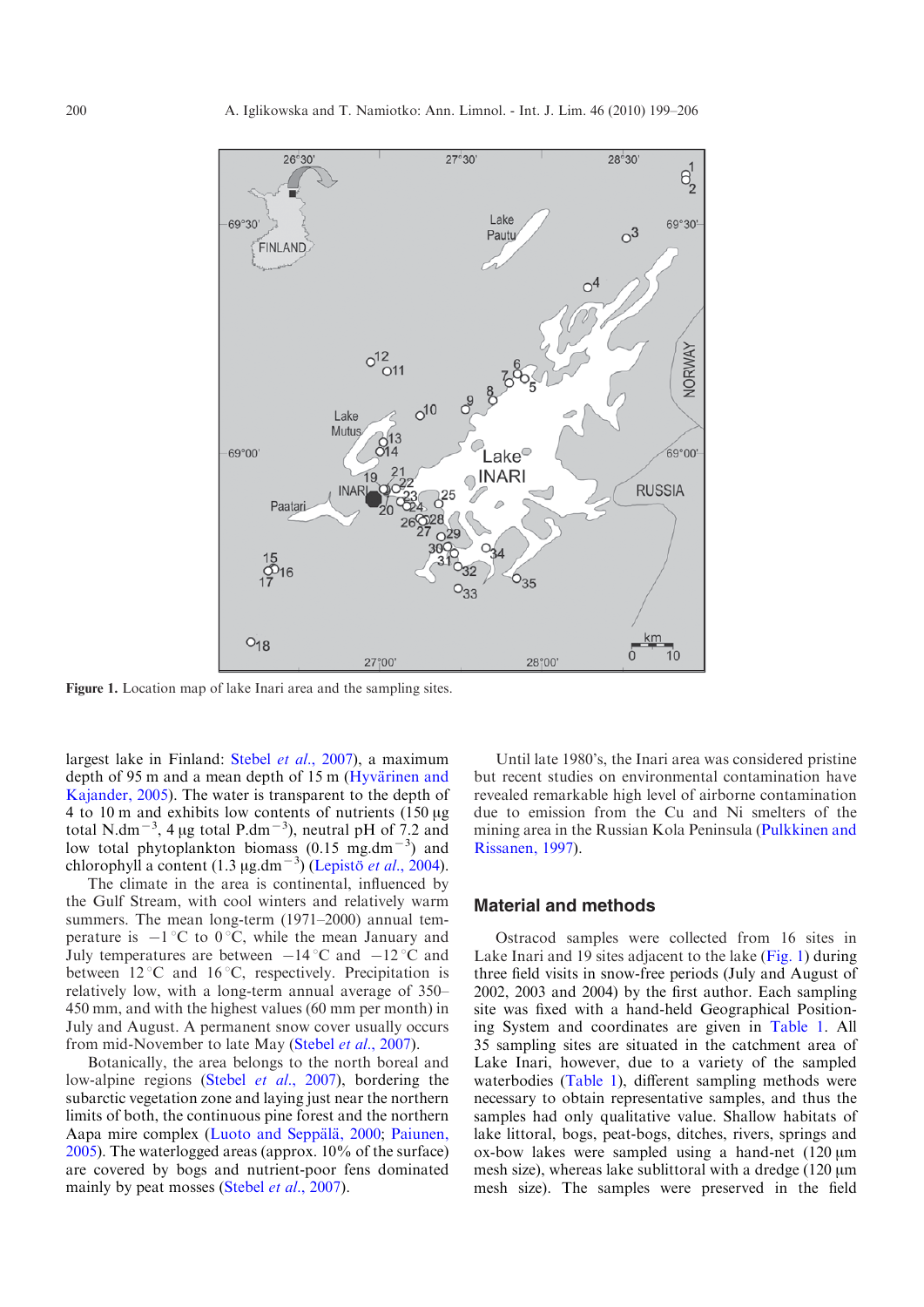<span id="page-2-0"></span>Table 1. Coordinates and habitat description of the sampling sites in the Inari Lapland. Site numbers match those in Figures 1, 2 and 3.

|                | Coordinates         |                |             |                                               |  |  |  |  |
|----------------|---------------------|----------------|-------------|-----------------------------------------------|--|--|--|--|
| Site           | N                   | $\overline{E}$ | Depth $(m)$ | Habitat description                           |  |  |  |  |
| $\mathbf{1}$   | 69°35'50"           | 28°52'39"      | 0.15        | Road-side ditch                               |  |  |  |  |
| $\frac{2}{3}$  | 69°35'11"           | 28°52'39"      | 0.15        | Lake littoral with sandy and muddy bottom     |  |  |  |  |
|                | 69°27'36"           | 28°30'42"      | 0.15        | Peat-bog                                      |  |  |  |  |
| $\overline{4}$ | 69°21'13"           | 28°16'23"      | 0.15        | Oxbow lake                                    |  |  |  |  |
| 5              | 69°09'13"           | 27°53'03"      | 7.00        | Lake sublittoral with sandy and muddy bottom  |  |  |  |  |
| 6              | 69°09'51"           | 27°50'24"      | 0.10        | Lake littoral with muddy bottom               |  |  |  |  |
| 7              | 69°08'42"           | 27°47'22"      | 0.20        | Peat-bog connected with sandy bottom littoral |  |  |  |  |
| $\,$ $\,$      | 69°06'22"           | 27°41'19"      | 0.15        | Ditch on a border of a private property       |  |  |  |  |
| 9              | 69°05'12"           | 27°31'14"      | 0.20        | Inflow of a small river to lake Inari         |  |  |  |  |
| 10             | 69°04'22"           | 27°14'21"      | 0.15        | Road-side ditch                               |  |  |  |  |
| 11             | 69°10'13"           | 27°02'10"      | 0.15        | Peat-bog                                      |  |  |  |  |
| 12             | $69^{\circ}11'26''$ | 26°56'06"      | 0.20        | Peat-bog connected with lake                  |  |  |  |  |
| 13             | 69°00'51"           | 27°00'46"      | 0.15        | Temporary pool within stones and marshland    |  |  |  |  |
| 14             | 68°59'37"           | 26°59'34"      | 0.10        | Small temporary pool within a marshland       |  |  |  |  |
| 15             | 68°44'02"           | 26°20'08"      | 0.15        | Small temporary pool within marshland         |  |  |  |  |
| 16             | 68°43'54"           | 26°20'34"      | 0.15        | Temporary pool within stones and marshland    |  |  |  |  |
| 17             | 68°43'42"           | 26°18'10"      | 0.10        | Helocrene spring                              |  |  |  |  |
| 18             | 68°34'06"           | 26°11'50"      | 0.20        | Helocrene spring                              |  |  |  |  |
| 19             | 68°54'36"           | 27°00'53"      | 0.10        | Lake littoral with muddy bottom               |  |  |  |  |
| 20             | 68°54'37"           | 27°01'38"      | 0.15        | Lake littoral with stony and muddy bottom     |  |  |  |  |
| 21             | 68°54'26"           | 27°01'54"      | 0.50        | Lake littoral with sandy bottom               |  |  |  |  |
| 22             | 68°54'41"           | 27°05'31"      | 18.00       | Lake sublittoral with muddy bottom            |  |  |  |  |
| 23             | 68°52'57"           | 27°07'11"      | 0.15        | Peat-bog                                      |  |  |  |  |
| 24             | 68°52'20"           | 27°09'28"      | 0.10        | Peat-bog                                      |  |  |  |  |
| 25             | 68°52'40"           | 27°21'19"      | 0.10        | Littoral with stony bottom                    |  |  |  |  |
| 26             | 68°50'42"           | 27°14'19"      | 0.20        | Littoral with muddy bottom                    |  |  |  |  |
| 27             | 68°50'20"           | 27°15'26"      | 0.15        | Road-side ditch                               |  |  |  |  |
| 28             | 68°50'30"           | 27°16'30"      | 1.00        | Lake littoral with muddy bottom               |  |  |  |  |
| 29             | 68°48'15"           | 27°22'11"      | 0.20        | Lake littoral with stony and muddy bottom     |  |  |  |  |
| 30             | 68°46'58"           | 27°24'33"      | 0.20        | Lake litoral with stony and muddy bottom      |  |  |  |  |
| 31             | 68°46'03"           | 27°27'05"      | 0.30        | Lake littoral with stony and muddy bottom     |  |  |  |  |
| 32             | 68°44'16"           | 27°28'25"      | 0.15        | Lake littoral with stony bottom               |  |  |  |  |
| 33             | $68^{\circ}41'19''$ | 27°28'29"      | 0.10        | Small temporary pool with marshland           |  |  |  |  |
| 34             | $68^{\circ}46'47"$  | 27°38'46"      | 0.10        | Lake littoral with stony bottom               |  |  |  |  |
| 35             | 68°42'41"           | 27°50'04"      | 0.10        | Lake littoral with sandy bottom               |  |  |  |  |

in 75% ethanol, then in the laboratory washed with tap water through a  $120 \mu m$  sieve and preserved in  $96\%$ ethanol. Ostracods were hand-picked and identified using keys of [Sywula \(1974\)](#page-7-0) and [Meisch \(2000\)](#page-7-0), with taxonomy and nomenclature following the latter. The study material is housed in the Laboratory of Limnozoology of the University of Gdańsk.

Coordinates

Relationships between site assemblages (samples with absolute abundances >30) were examined using UPGMA (unweighted pair group mean average) hierarchical clustering based on species relative abundances (percentages) and Bray-Curtis similarity coefficient. Additionally to UPGMA clustering, MDS (non-metric multi-dimensional scaling) ordination was employed.

To investigate associations between site assemblage structure and habitat types, every sampling site was initially classified as representing one of the four habitat classes (lake littoral, temporary pools, springs or peatbogs) and further the statistical differences between groups

of sites were tested with analysis of similarity (ANOSIM), a non-parametric permutation procedure ([Clarke and](#page-7-0) [Warwick, 2001](#page-7-0)).

Biodiversity of the site assemblages was assessed using two binary (presence/absence) measures based on taxonomic relatedness of species: 1) average taxonomic distinctness  $(Delta +)$  and 2) variation in taxonomic distinctness (Lambda+). Using the Lambda+ index in addition to that of  $Delta +$  allows one to distinguish between assemblages having the same  $Delta +$  value but substantially differing in the diversity of higher taxa to which the assemblage species belong (consistent intermediate taxonomic distances versus very diverse, low and high, distances between pairs of species) (for details see [Clarke and Warwick, 2001](#page-7-0)). Both these indices have a particular virtue of being largely independent of sample size and can be tested against an expectation based on the species list for the region ([Clarke and Warwick, 2001](#page-7-0)). Thus, the null hypothesis that observed subsets of species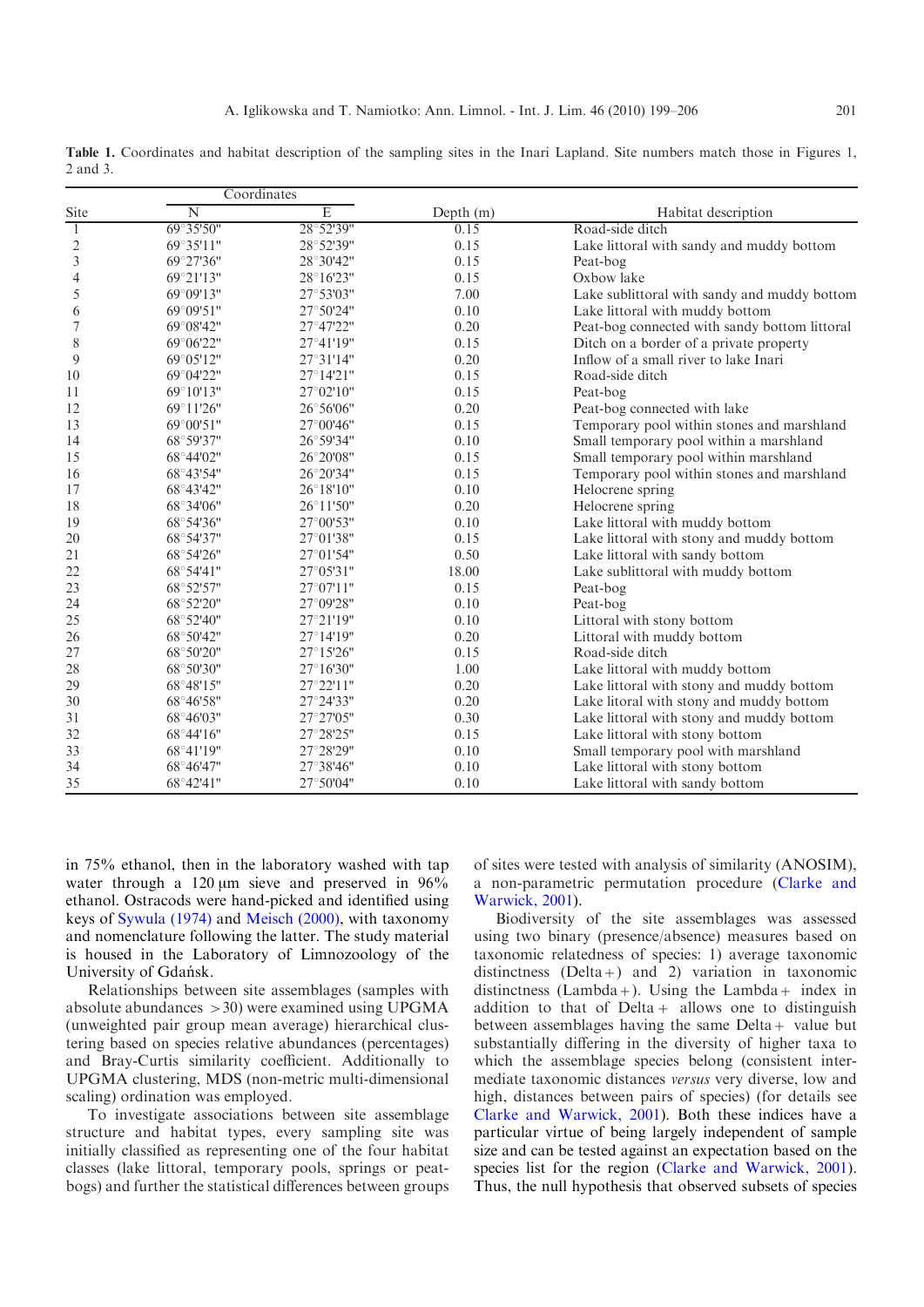from the sampled sites in the Inari Lapland (species richness  $\geq$  3) are representative (*i.e.* have the same taxonomic distinctness structure) of the biodiversity expressed in the full species inventory of Finland was tested by the TAXDTEST algorithm. Six-level classification (species, genus, subfamily, family, superfamily, order) was used according to [Meisch \(2000\)](#page-7-0).

Finally, faunal similarity between the Inari Lapland and two adjacent areas for which data on regional ostracod distribution are available was computed by Sørensen similarity coefficient which is Bray-Curis calculated on presence/absence data. All procedures were run on PRIMER ver. 6.1.10 software [\(Clarke and Gorley, 2006](#page-7-0)).

## Results and discussion

The studied material consists of 7031 individuals. Of the total of 38 samples from the 35 sites, only two samples (from sites nos. 20 and 33) did not yield any ostracods. Samples from the other sites differ in the total absolute abundances of collected individuals varying between just 1 (site no. 5) and 951 (site 8), with the mean number equalling 195. A total of 14 species were identified ([Table 2](#page-4-0)): Candona candida (Müller, 1776), Cryptocandona reducta ([Alm, 1914\)](#page-7-0), Cryptocandona vavrai Kaufmann, 1900, Fabaeformiscandona lapponica [\(Ekman, 1908](#page-7-0)), Pseudocandona pratensis (Hartwig, 1901), Pseudocandona rostrata (Brady and Norman, 1889), Pseudocandona stagnalis (Sars, 1890), Cyclocypris globosa (Sars, 1863), Cyclocypris ovum (Jurine, 1920), Cyclocypris serena (Koch, 1838), Bradleystrandesia reticulata (Zaddach, 1844), Eucypris pigra (Fischer, 1851), Cypridopis vidua (Müller, 1776) and Paralimnocythere relicta (Lilljeborg, 1863). Further two taxa represented by juveniles were identified to the genus level: Pseudocandona sp. and Cyclocypris sp. but most probably these represent P. rostrata and C. ovum, respectively.

Four of the collected species have not previously been recorded in Finland: Fabaeformiscandona lapponica, Pseudocandona pratensis, Eucypris pigra and Paralimnocythere relicta. Occurrence of F. lapponica in north Finland was not unexpected, as this species (including its variety F. l. var.  $arctica$  [\(Alm, 1914](#page-7-0))) has been formerly reported from Sweden, Norway, Greenland, Novaya Zemlya, and Western and Eastern Siberia [\(Ekman, 1914;](#page-7-0) [Alm, 1915;](#page-7-0) [Sars, 1925](#page-7-0); [Meisch, 2000;](#page-7-0) [Semenova, 2007](#page-7-0)), and it is considered by some authors as an arctic species with unknown ecology [\(Semenova, 2003, 2007](#page-7-0)). The southernmost record of *F. lapponica* from south-western Germany (Löffler, 1961) needs to be verified (see discussion in [Meisch, 2000](#page-7-0)). Pseudocandona pratensis, although reasonably common in Europe in a variety of habitats ([Meisch, 2000\)](#page-7-0) and reported from Western Siberia and Caucasus ([Semenova, 2007\)](#page-7-0), it is known only from scattered records and it is rare in the north [\(Meisch,](#page-7-0) [2000](#page-7-0)). Relying on the distribution map presented in Fauna Europaea ([Horne, 2004](#page-7-0)), our finding of P. pratensis in the Inari Lapland should be considered the northernmost

record of this species in Europe and the first record in Fennoscandia. Eucypris pigra is a typical crenophile and as reported formerly from Sweden and Norway [\(Alm, 1915;](#page-7-0) [Sars, 1925\)](#page-7-0), its occurrence in the study area was not surprising. Finally, discovery of P. relicta, the fourth species new to Finland, in an oxbow-lake seems to be also an interesting record of this uncommon European species. To summarise, the present collection brings the total number of recent freshwater ostracod species recorded in Finland to 53 and places Lapponia Inarensis after Nylandia (33 freshwater species) and Tavastia borealis (15 species) as the third Finnish biogeographical province having the highest species record (out of seven provinces for which data on freshwater ostracods are available, see above in Introduction). Except for the four species that appeared new to Finland, all the other species from the Inari Lapland are known from southern Fennoskandia ([Alm, 1914](#page-7-0); [Sars, 1923,](#page-7-0) [1925;](#page-7-0) [Silfverberg, 1999](#page-7-0)), but only three of these have been found further north in Europe, such as in archipelagos of Svalbard (Candona candida and Cyclocypris ovum) or Franz Josef Land (Cyclocypris globosa), where they have been recorded along with the species restricted to the Arctic Circle (compare e.g. [Olofsson, 1918](#page-7-0)).

The most numerous and common species in the studied area were the eurytopic Candona candida (25 sites, 58.6% of the total abundance) and Cyclocypris ovum (24 sites, 29.7%) ([Table 2\)](#page-4-0). It is worth a note here the finding of one adult male of C. candida (site no. 17), a species which is generally represented by parthenogenetic populations, in some of which rare males occur with no identifiable geographical pattern [\(Meisch, 2000\)](#page-7-0). Pseudocandona rostrata considered very rare species in the central and western Europe, ranked the third common and abundant species in the Inari Lapland (22 sites, 5.3%). All other species occurred at  $\leq 8$  sites, the least common being Pseudocandona pratensis, Cyclocypris serena and Paralimnocythere relicta found only at one site each. Overall, species richness at the individual sampling sites was low and ranged from one (five sites) to seven (site no. 24) with the mean value of  $3.6$  [\(Table 2](#page-4-0)).

Because UPGMA clusters were reasonably sharp and MDS stress was low (0.04), an agreement of the classification with the ordination methods was nearly excellent ([Fig. 2\)](#page-5-0). In both, the UPGMA dendrogram and the MDS plot two major clusters of the sampling site assemblages are shown ([Fig. 2](#page-5-0)). Additionally, the monospecific assemblage (Cyclocypris globosa) from the site no. 16 and a pair of the clustering together sites 30 and 31 are clearly separated from the two major groups.

The first major cluster consisted of samples taken at sites 9, 12, 14, 17, 18, 19 and 23. They displayed high average mutual Bray-Curtis similarity of 83.8% since all were clearly dominated by  $C.$  ovum (mean relative abundance =  $82\%$ ), whereas C. candida and P. rostrata had low abundances (mean  $10\%$  and  $4\%$ , respectively) ([Table 2](#page-4-0)). These sites represented a variety of habitat types (lake littoral with adjacent waterbodies, temporary marshy ponds, peat-bogs and helocrene springs, see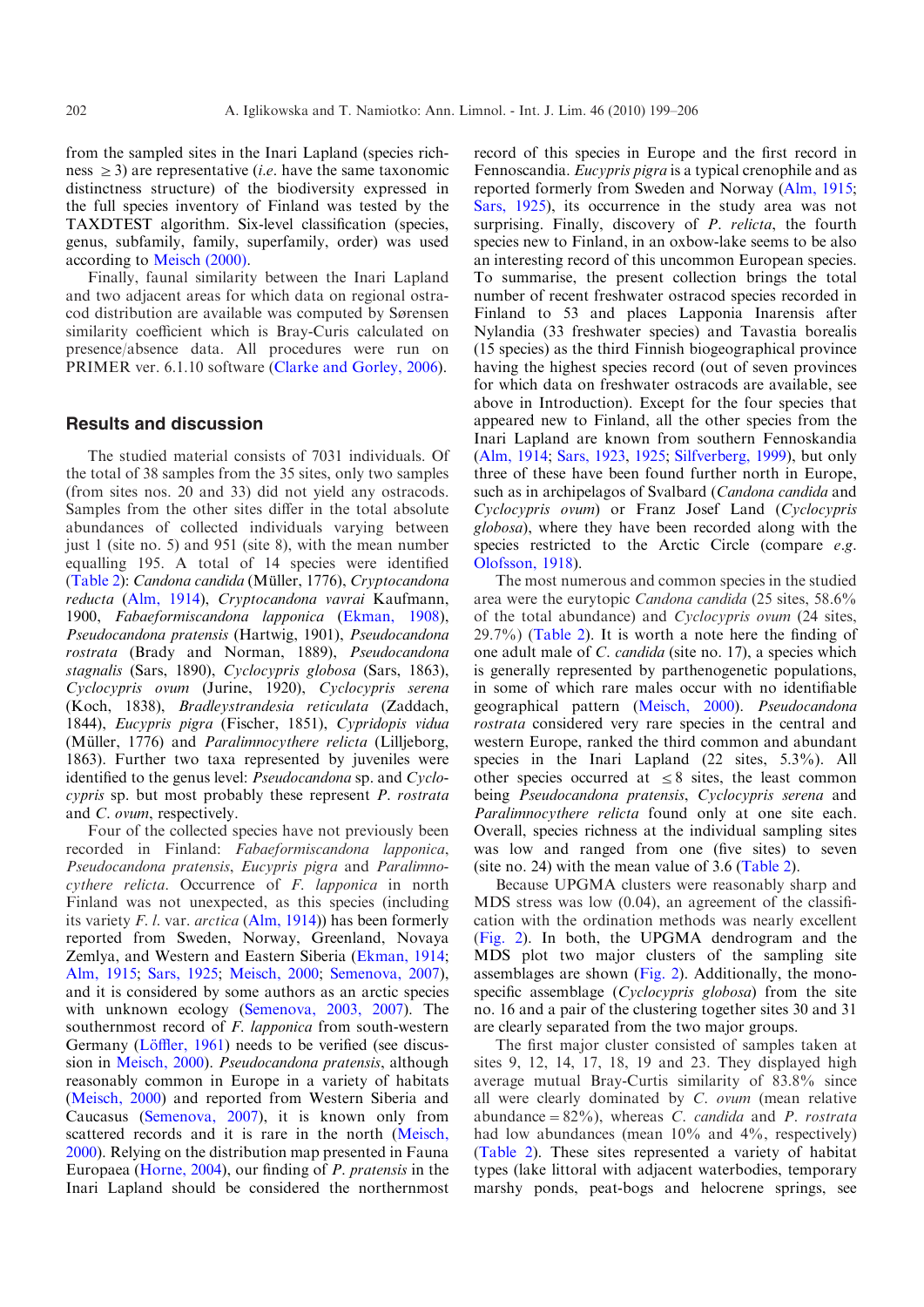|                | Bradley-                 |                    | Crypto-            | $Crypto-$         | $Cyclo-$          | $Cyclo-$       | $Cyclo$ -        | $Cypri-$        |                   | Fabaeformi-           | Paralimno-         | Pseudo-              | $Pseudo-$           | Pseudo-              |
|----------------|--------------------------|--------------------|--------------------|-------------------|-------------------|----------------|------------------|-----------------|-------------------|-----------------------|--------------------|----------------------|---------------------|----------------------|
| Site           | strandesia<br>reticulata | Candona<br>candida | candona<br>reducta | candona<br>vavrai | cypris<br>globosa | cypris<br>ovum | cypris<br>serena | dopsis<br>vidua | Eucypris<br>pigra | scandona<br>lapponica | cythere<br>relicta | candona<br>pratensis | candona<br>rostrata | candona<br>stagnalis |
| $\overline{1}$ |                          | 71.43              |                    | 0.95              | 0.95              | 15.24          |                  | 6.67            |                   |                       |                    |                      | 4.76                |                      |
| $\overline{c}$ |                          | 65.31              |                    |                   |                   |                |                  | 30.61           |                   |                       |                    |                      | 4.08                |                      |
| $\mathfrak{Z}$ | 6.25                     |                    |                    |                   |                   | 87.50          |                  |                 |                   |                       |                    |                      | 6.25                |                      |
| 4              |                          | 87.68              |                    |                   |                   | 0.97           | 3.14             |                 |                   |                       | 7.97               |                      | 0.24                |                      |
| 5              |                          | 100.00             |                    |                   |                   |                |                  |                 |                   |                       |                    |                      |                     |                      |
| 6              |                          |                    |                    |                   |                   | 87.50          |                  |                 |                   |                       |                    |                      |                     | 12.50                |
| 7              |                          | 9.09               |                    | 36.36             |                   | 9.09           |                  |                 |                   |                       |                    |                      | 45.46               |                      |
| $8\,$          |                          | 96.99              |                    |                   |                   | 1.23           |                  |                 | 0.11              | 1.67                  |                    |                      |                     |                      |
| 9              |                          | 0.99               |                    | 0.50              |                   | 75.74          |                  |                 |                   | 0.50                  |                    |                      | 16.82               | 5.45                 |
| $10\,$         |                          | 100.00             |                    |                   |                   |                |                  |                 |                   |                       |                    |                      |                     |                      |
| 11             | 1.33                     | 62.67              |                    | 22.67             | 5.33              |                |                  |                 |                   |                       |                    |                      | 8.00                |                      |
| 12             |                          | 7.63               |                    |                   |                   | 89.95          |                  |                 |                   |                       |                    |                      | 2.42                |                      |
| 13             |                          | 100.00             |                    |                   |                   |                |                  |                 |                   |                       |                    |                      |                     |                      |
| 14             | 1.01                     | 0.34               |                    |                   | 2.02              | 96.63          |                  |                 |                   |                       |                    |                      |                     |                      |
| 15             |                          |                    |                    |                   |                   |                |                  |                 |                   | 100.00                |                    |                      |                     |                      |
| 16             |                          |                    |                    |                   | 100.00            |                |                  |                 |                   |                       |                    |                      |                     |                      |
| 17             | 0.46                     | 21.76              | 1.39               | 0.46              |                   | 75.93          |                  |                 |                   |                       |                    |                      |                     |                      |
| $18\,$         |                          | 17.14              |                    | 0.95              |                   | 71.43          |                  |                 | 7.62              | 0.95                  |                    |                      | 1.91                |                      |
| 19             |                          | 12.20              |                    |                   |                   | 81.30          |                  | 0.27            |                   |                       |                    |                      | 5.15                | 1.08                 |
| 21             | 6.67                     |                    |                    |                   |                   | 26.67          |                  |                 |                   |                       |                    |                      | 46.66               | 20.00                |
| $22\,$         |                          | 22.22              | 11.11              |                   |                   |                |                  |                 |                   |                       |                    |                      | 66.67               |                      |
| 23             |                          | 12.10              |                    |                   |                   | 85.48          |                  |                 |                   |                       |                    |                      | 2.42                |                      |
| 24             | 2.46                     | 78.00              | 1.48               | 0.49              |                   | 1.31           |                  |                 |                   | 0.33                  |                    |                      | 15.93               |                      |
| 25             |                          |                    |                    |                   |                   | 50.00          |                  |                 |                   |                       |                    |                      | 50.00               |                      |
| 26             |                          | 76.39              |                    |                   |                   | 12.50          |                  | 8.33            |                   |                       |                    |                      | 2.78                |                      |
| 27             | 7.69                     | 23.08              |                    |                   |                   | 69.23          |                  |                 |                   |                       |                    |                      |                     |                      |
| 28             |                          | 33.33              |                    |                   |                   | 8.33           |                  |                 |                   |                       |                    |                      | 58.34               |                      |
| 29             | 0.39                     | 84.38              |                    |                   |                   | 4.69           |                  |                 | 0.78              | 1.56                  |                    |                      | 8.20                |                      |
| 30             |                          |                    |                    |                   |                   | 0.99           |                  | 4.95            | 1.98              |                       |                    | 1.98                 | 90.10               |                      |
| $31\,$         |                          | 7.69               |                    |                   |                   | 12.82          |                  | 46.16           |                   |                       |                    |                      | 33.33               |                      |
| $32\,$         |                          |                    |                    | 29.00             |                   | 42.00          |                  |                 |                   |                       |                    |                      | 29.00               |                      |
| $34\,$         |                          | 88.40              |                    |                   |                   | 11.60          |                  |                 |                   |                       |                    |                      |                     |                      |
| 35             |                          | 82.00              |                    |                   |                   |                |                  | 12.00           |                   |                       |                    |                      | 6.00                |                      |

<span id="page-4-0"></span>Table 2. Species relative abundances (percentages) at the sampling sites in the Inari Lapland.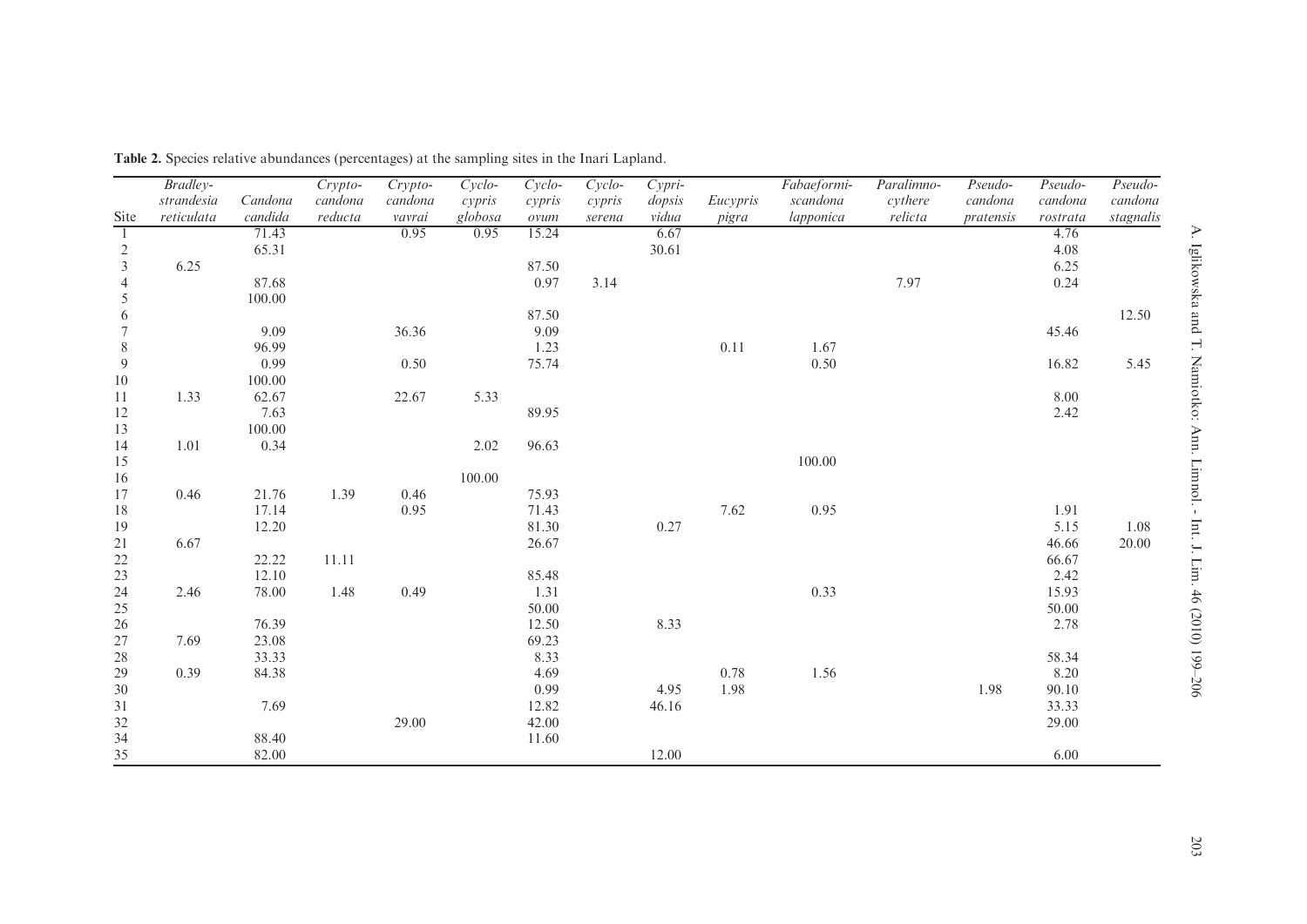<span id="page-5-0"></span>

O30

Figure 2. Dendrogram for hierarchical clustering using group-average linking (A) and multi-dimensional scaling ordination (B) of 21 studied sites (of total absolute abundances >30) based on Bray-Curtis similarities on relative species abundances.

[Table 1\)](#page-2-0) but their joint feature was a presence of extremely abundant sedge spreads on their shores. Although clear preferences of C. ovum, the dominant species at these sites, to vegetated habitats have not been yet demonstrated, observations from Lapland (in the study area as well as in northern Sweden and Norway) suggest that this widely tolerant active swimmer may be phytophilic at least in shallow waterbodies of northern regions (pers. observ.).

The second major cluster, including also a variety of waterbodies, comprised assemblages from the following sites 1, 2, 4, 8, 10, 11, 24, 26, 29, 34 and 35. These assemblages had also high average faunal similarity (78.1%), and were most notable for apparent predominance of *C. candida* (mean relative abundance =  $81\%$ ),

while the relative abundance of P. rostrata, C. vidua and C. ovum was  $\leq 5\%$  ([Table 2\)](#page-4-0).

The main species responsible for loose clustering of two remaining assemblages from the sites 30 and 31, both from lake littoral, were *P. rostrata* (mean relative abundance 62%) and *C. vidua*  $(26%).$ 

The ANOSIM test for ostracod assemblage disparities between groups of the sampling sites representing four main habitat types (lake littoral, temporary pools, springs and peat-bogs) showed no statistically significant differences ( $R = 0.013$ ,  $P = 0.441$ , 1000 random permutations). Thus, it remains unclear at present, which environmental factors are responsible for the observed faunistic differences between the major clusters of the sampling sites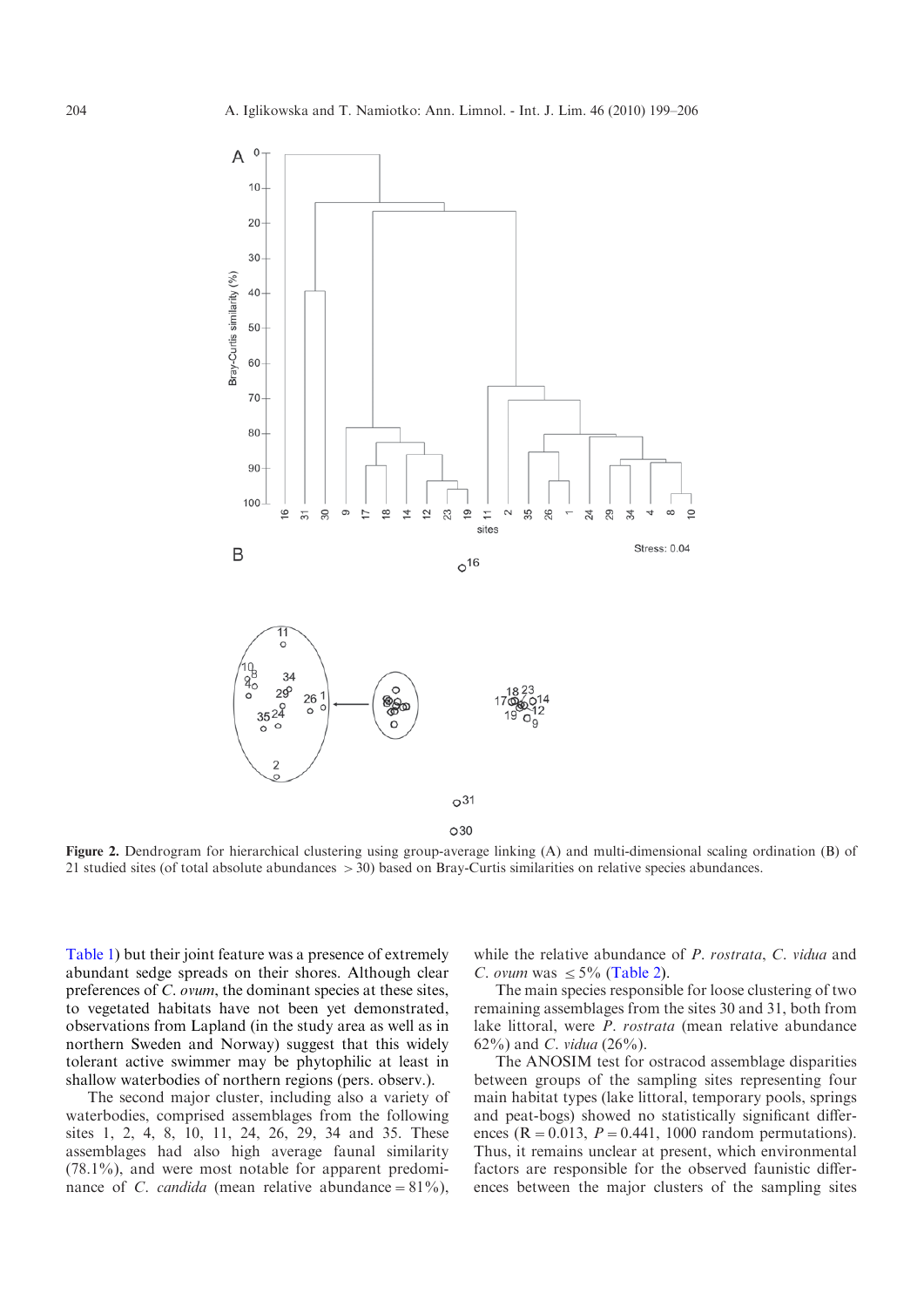

Figure 3. Funnel plot for simulated average taxonomic distinctness Delta  $+$  (A) and for variation in taxonomic distinctness Lambda +  $(B)$ . Thin lines indicate limits within which 95% of simulated values of  $Delta +$  and  $Lambda +$  indices lie, whereas central thick lines indicate mean  $Delta +$  and  $Lambda +$  for the full inventory of Finnish freshwater ostracod species. Dots represent the true values of Delta  $+$  and Lambda  $+$  indices for the studied sites with species richness  $\geq 3$ .

distinguished by both, the UPGMA classification and MDS ordination.

Biodiversity of the site assemblages was measured using two [Clarke and Warwick's \(2001\)](#page-7-0) measures based on taxonomic relatedness of species. Sampling site Delta + values ranged in the study area from 40 to 73 (mean  $\pm$  standard deviation = 60.6  $\pm$  8.0), while those of Lambda + from 0 to 740 (228.8  $\pm$  177). As these taxonomic biodiversity indices are relatively recent, there is so far only one example of their application in freshwater ostracod studies to be compared with the present data ([Danielopol](#page-7-0) et al., 2007). Although these authors ([Danielopol](#page-7-0) et al., 2007) examined fossil Miocene assemblages from the Vienna Basin, geographically and stratigraphically totally distinct from those of the present study,

they found average taxonomic distinctness of 16 assemblages to be in the range between 48 and 73 (mean  $\pm$ standard deviation =  $59.7 \pm 7.1$ ), being fully comparable and statistically not different with the values obtained in the Inari Lapland (t test =  $0.340$ ,  $P = 0.735$ ).

The null hypothesis that the taxonomic diversity of the studied site assemblages of species richness  $\geq 3$  is not significantly different from that based on the inventory of 53 species known from Finland was tested by [Clarke and](#page-7-0) [Warwick's \(2001\)](#page-7-0) approach and the results are presented in Figure 3 as the funnel plots. Although all Delta  $+$ values for the studied sites demonstrate generally reduced average distinctness lying below the mean value drawn from the inventory of the Finnish freshwater ostracods (Fig. 3A), only one site (no. 9) lies far outside the lower 95% of the mean Delta + value  $(P=0.014)$ . This is because all six species in the sample from this site belong to only one family Candonidae [\(Table 2](#page-4-0)), which results also in the significantly reduced Lambda + value ( $P=$ 0.022) (Fig. 3B). The other sample with marginally significant reduction of the average distinctness  $(P=$ 0.044) but of the expected value of Lambda + (Fig. 3) is that of the peat-bog site 24 where out of a total seven species recorded only one belonged to other family than Candonidae ([Table 2\)](#page-4-0). Although it is difficult to explain, it is also worth mentioning that the mean value of Delta  $+$ of the seven site assemblages clustered by the dominance of Cyclocypris ovum is significantly lower than that of the cluster dominated by *Candona candida* (mean Delta + value  $\pm$  standard deviation for the former cluster =  $56.3 \pm 4.5$  versus that for the latter one  $64.1 \pm 6.1$ ; t test = 3.037,  $P = 0.008$ ). However, we did not find any significant differences of the average distinctness between samples collected from lacustrine littoral habitats and those from peat-bogs  $(62.4 \pm 5.1$  versus  $57.9 \pm 8.6$ , t test = 1.457,  $P = 0.163$ ).

The closest areas for which data on regional ostracod distribution are available are situated in Swedish Lapland ([Ekman, 1908](#page-7-0)) and in Norwegian Finnmark and Russian Kola Peninsula, the latter two considered one region ([Alm, 1914\)](#page-7-0). The species richness of the Inari Lapland (14 species) is fairly similar to those of Swedish Lapland (12 species) and Norwegian Finnmark including Kola Peninsula (10 species), but only two species are common for the three areas (C. candida and C. globosa), and in total 26 species are known from the whole region comprising these three areas. Faunal similarities among the areas are rather low, ranging between  $18\%$  and  $50\%$  (mean =  $33\%$ ). The Inari Lapland, having the central location, shows the highest similarity with two other area considered, *i.e.* 50% with Norwegian Finnmark and Kola Peninsula (sharing six species), and 31% with Swedish Lapland (sharing only four species). However, the available data for thorough zoogeographical and ecological interpretations are far from complete, exemplifying how little attention has been paid to these crustaceans in northern Fennoscandia. Efforts should be made in future to advance our knowledge on the distribution for most freshwater taxonomic groups, particularly at higher latitudes, as the current lack